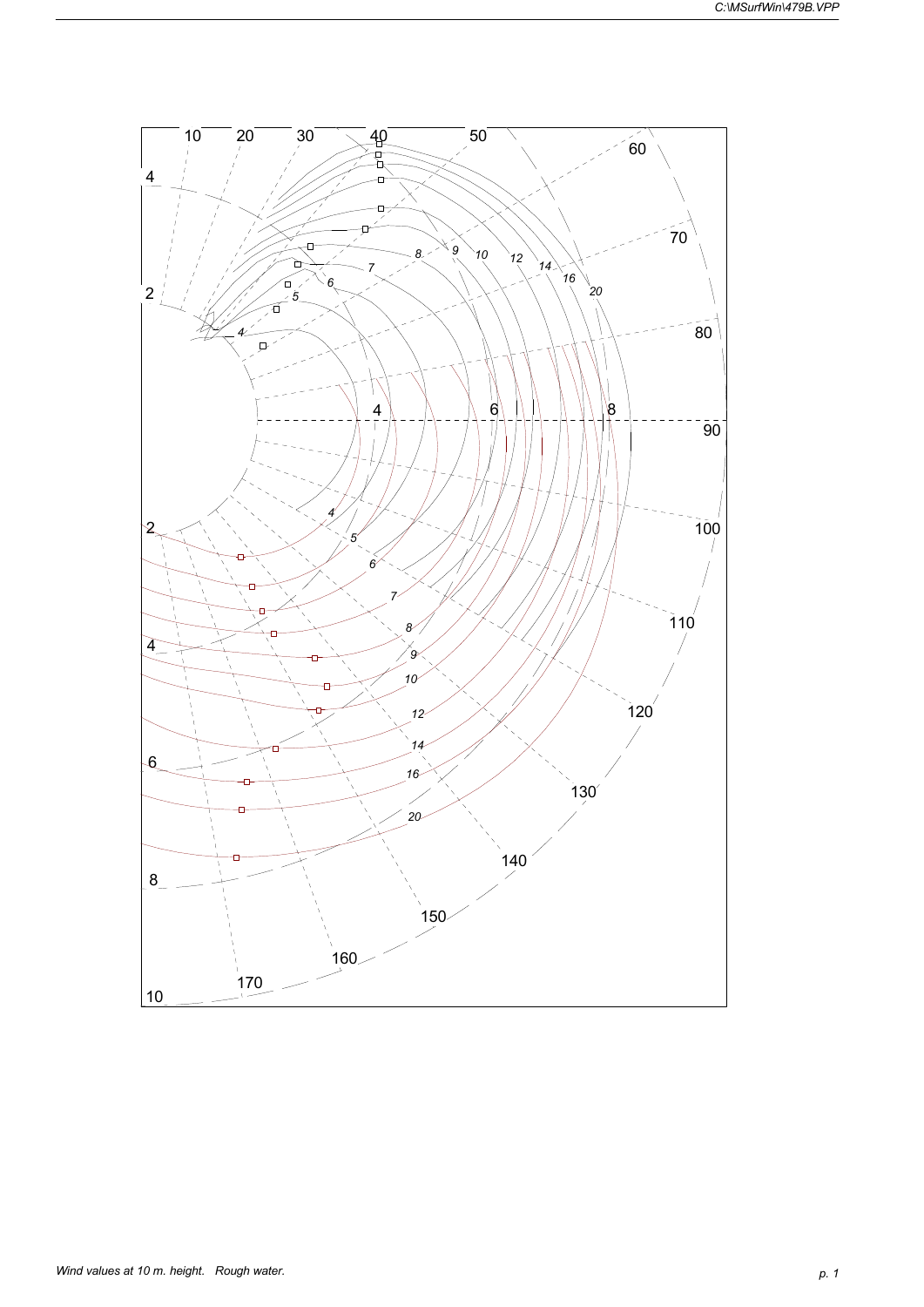*Rig and Sail Plan Cartoon*

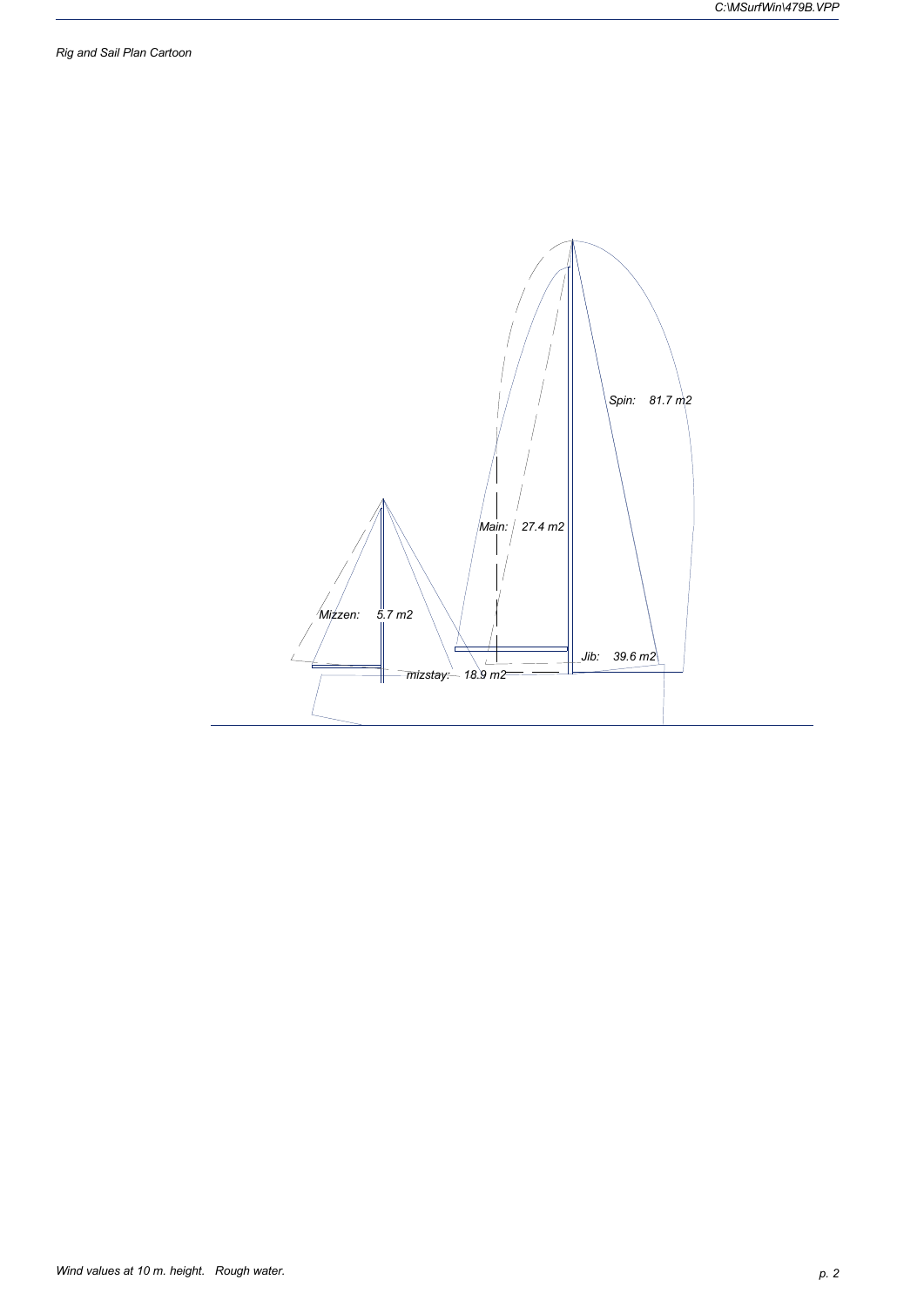## *DELFT Flotation Input Data for Condition Condition 1* Condition 1 [479b.lpp 08/19/11 10:51:06]

|                 | <b>Basics</b> |                |            |              | <b>Heel Functions</b> |                 |           |                    | Appendages      |
|-----------------|---------------|----------------|------------|--------------|-----------------------|-----------------|-----------|--------------------|-----------------|
| <b>Dspl</b>     | 7239.5        | Heel           | <b>WSc</b> | ra           | lwl                   |                 | <b>WS</b> | cm                 | tc              |
| <b>Dsplc</b>    | 7188.5        | 0              | 25.531     | 0.001        | 9.792                 | Fin             | 1.973     | 0.517              | 0.120           |
| Lwl             | 9.792         | $\overline{2}$ | 25.499     | 0.084        | 9.792                 | <b>Bulb</b>     | 0.000     | 0.000              | 0.100           |
| Lsunk           | 9.793         | 10             | 24.841     | 0.393        | 9.792                 | <b>Twin Rud</b> | 0.791     | 0.320              | 0.120           |
| <b>Bwl</b>      | 3.586         | 25             | 23.184     | 0.814        | 9.378                 | Other           | 0.000     | 0.000              | 0.000           |
| <b>Bmax</b>     | 4.150         | 40             | 21.253     | 1.042        | 8.987                 |                 |           |                    |                 |
| Тc              | 0.494         |                |            |              |                       |                 |           |                    |                 |
| Tmax            | 2.350         |                |            |              | Factors               |                 |           |                    |                 |
| Trud            | 1.200         |                |            |              |                       |                 |           |                    |                 |
| Ax              | 1.302         |                |            | Wing/CB Eff  | 0.333                 |                 |           |                    | <b>Twin Rud</b> |
| Cp              | 0.536         |                |            | Tot Eff Span | 1.000                 |                 |           |                    |                 |
| Awp             | 24.06         |                |            | Lift Slope   | 1.000                 |                 |           | <b>Emerge Root</b> | 0.000           |
| <b>LCB</b>      | $-2.60$       |                |            | + Heel Drag  | 1.000                 |                 |           | Emerge Tip         | 27.000          |
| <b>LCF</b>      | $-3.30$       |                |            | - Heel Drag  | 1.000                 |                 |           |                    |                 |
| <b>GYR</b>      | 0.25          |                |            | Canoe Form   | 0.100                 |                 |           |                    |                 |
| Ad+/-           | 0.000         |                |            | Vt Grad      | 0.100                 |                 |           | Crew Wt            | 0.0             |
| <b>PIPA</b>     | 0.031         |                |            | RawMeth      | Delft                 |                 |           | Crew Arm           | 0.000           |
| HBI,f           | 1.650         |                |            | RawFact      | 1.000                 |                 |           | <b>KEEL CANT</b>   | 0.0             |
| <b>ClxLimit</b> | None          |                |            | RawOff       | 0.000                 |                 |           |                    |                 |
| M, Long         | 17.008        |                |            |              |                       |                 |           |                    |                 |
| <b>KeelVCB</b>  | 0.734         |                |            |              |                       |                 |           |                    |                 |
| KeelTaper       | 0.448         |                |            |              |                       |                 |           |                    |                 |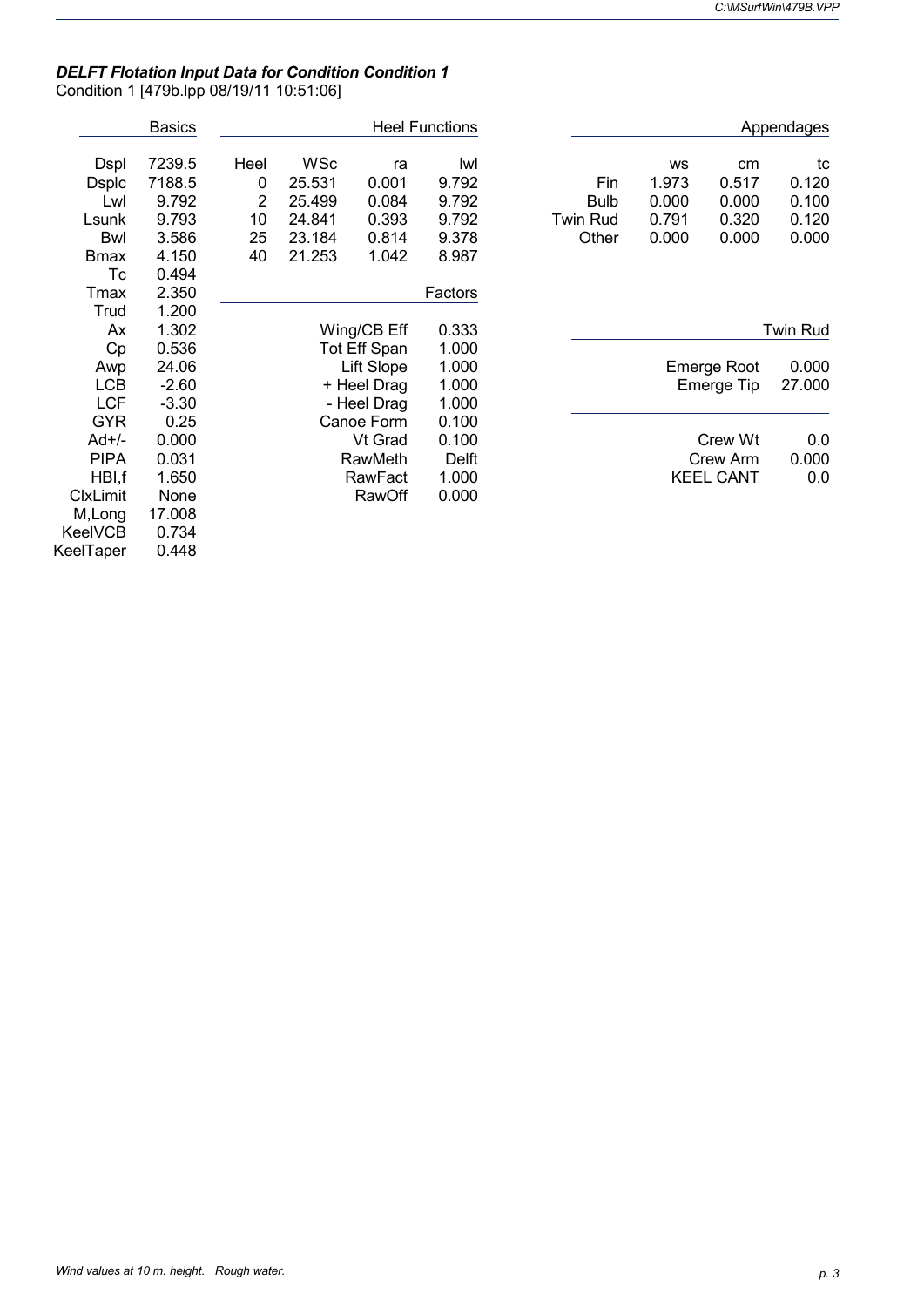## *Rig and Sail Plan Dimensions*

|                       |                       | Main                                                                                          |                                                             | Fore                                                         |                                                             | Spin                                                        |                                                                | Mizzen                                                    |                                                                                | MizStay                 |       |
|-----------------------|-----------------------|-----------------------------------------------------------------------------------------------|-------------------------------------------------------------|--------------------------------------------------------------|-------------------------------------------------------------|-------------------------------------------------------------|----------------------------------------------------------------|-----------------------------------------------------------|--------------------------------------------------------------------------------|-------------------------|-------|
|                       | P<br>Ε<br><b>BAD</b>  | 12.260<br>3.610<br>0.900                                                                      | IG<br>J<br>LP                                               | 14.060<br>2.800<br>5.520                                     | <b>SPL</b><br><b>SMW</b><br><b>SLU</b>                      | 3.600<br>7.000<br>14.000                                    | PY<br>EY<br><b>BADY</b>                                        | 5.100<br>2.250<br>0.600                                   | <b>YSF</b><br><b>YSMG</b><br><b>YSD</b>                                        | 4.000<br>3.000<br>6.000 |       |
|                       | EB                    | 6.000                                                                                         | HBI                                                         | 1.650                                                        | <b>SLE</b><br><b>ISP</b>                                    | 14.000<br>14.000                                            | <b>HBIY</b>                                                    | 1.350                                                     | <b>HBIYS</b>                                                                   | 1.500                   |       |
| <b>Sail Inventory</b> |                       |                                                                                               |                                                             |                                                              |                                                             |                                                             |                                                                |                                                           |                                                                                |                         |       |
|                       |                       | Name                                                                                          | Area                                                        | Span                                                         | BaseHt                                                      | AFx                                                         |                                                                | Aero                                                      | <b>Base</b>                                                                    |                         |       |
|                       |                       | Spin<br>Mizzen<br>Main<br>mizstay<br>Jib                                                      | 81.667<br>5.737<br>27.423<br>18.900<br>39.568               | 14.000<br>5.100<br>12.260<br>5.700<br>14.060                 | 0.000<br>0.300<br>0.900<br>$-0.150$<br>0.000                | 0.750<br>1.000<br>1.000<br>0.750<br>1.000                   |                                                                | Spin_0<br>Main_0<br>Main_0<br>MizStay_0MIZSTAY<br>$Jib_0$ | <b>SPIN</b><br><b>MIZZEN</b><br><b>MAIN</b><br><b>HEAD</b>                     |                         |       |
|                       |                       | <b>Windage Elements</b>                                                                       |                                                             |                                                              |                                                             |                                                             |                                                                |                                                           |                                                                                |                         |       |
|                       |                       | Name                                                                                          | Ax                                                          | <u>Ay</u>                                                    | Cdx                                                         | Cdy                                                         | Ht                                                             |                                                           | <u>Type</u>                                                                    |                         |       |
|                       |                       | MizzenMastSail<br>MainRigging<br>MizzenMastBare<br>MastSail<br>MastBare<br>Hull<br>MizMastRig | 1.375<br>1.178<br>1.375<br>1.964<br>1.964<br>5.917<br>0.825 | 1.090<br>1.178<br>1.090<br>3.240<br>3.240<br>16.157<br>0.825 | 0.400<br>1.000<br>0.800<br>0.400<br>0.800<br>0.400<br>1.000 | 1.000<br>1.000<br>1.100<br>1.000<br>1.100<br>0.900<br>1.000 | 2.394<br>5.527<br>2.394<br>5.527<br>5.527<br>$-0.660$<br>2.394 |                                                           | mast w/sail<br>other<br>mast bare<br>mast w/sail<br>mast bare<br>hull<br>other |                         |       |
|                       |                       | <b>Sail Sets and Member Sails</b>                                                             |                                                             |                                                              |                                                             |                                                             |                                                                |                                                           |                                                                                |                         |       |
|                       | Upwind<br>[Up]        | Downwind                                                                                      | Reaching<br>[Dn]                                            | [Rch]                                                        |                                                             |                                                             |                                                                |                                                           |                                                                                |                         |       |
|                       | Mizzen<br>Jib<br>Main | Mizzen<br>MizStay                                                                             | Spin<br>Main                                                | Mizzen<br>MizStay<br>Jib<br>Main                             |                                                             |                                                             |                                                                |                                                           |                                                                                |                         |       |
| <b>Opsets</b>         |                       |                                                                                               |                                                             |                                                              |                                                             |                                                             |                                                                |                                                           |                                                                                |                         |       |
|                       |                       |                                                                                               | Name Flotation                                              | SailSet                                                      | VtLo                                                        | VtHi                                                        | <b>BtLo</b>                                                    | <b>BtHi</b>                                               | VaLim                                                                          | UpOpt                   | DnOpt |
|                       |                       | Ops UpwinCondition 1                                                                          | Ops_DowCondition 1Downwind                                  | Upwind                                                       | 4.0<br>4.0                                                  | 25.0<br>25.0                                                | 0.0<br>80.0                                                    | 130.0<br>180.0                                            | 99.0<br>99.0                                                                   | *                       | ź     |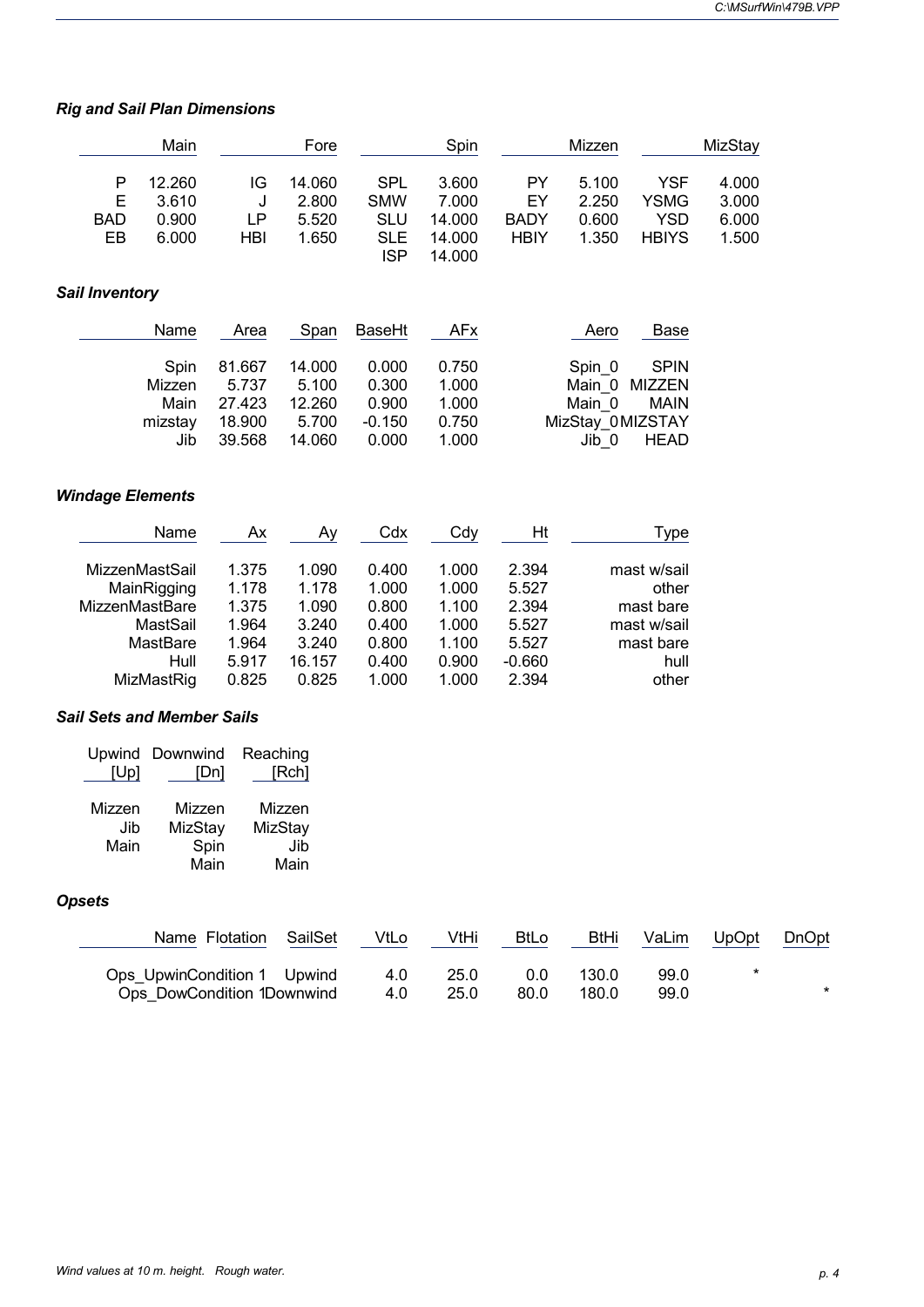## *Notes*

Volgens de berekeningen kan er laat gereefd worden en is de heling relatief klein. Punt van zorg is met licht weer he Mogelijk zwaardkast achter door romp steken zodat zwaard onder wat groter kan.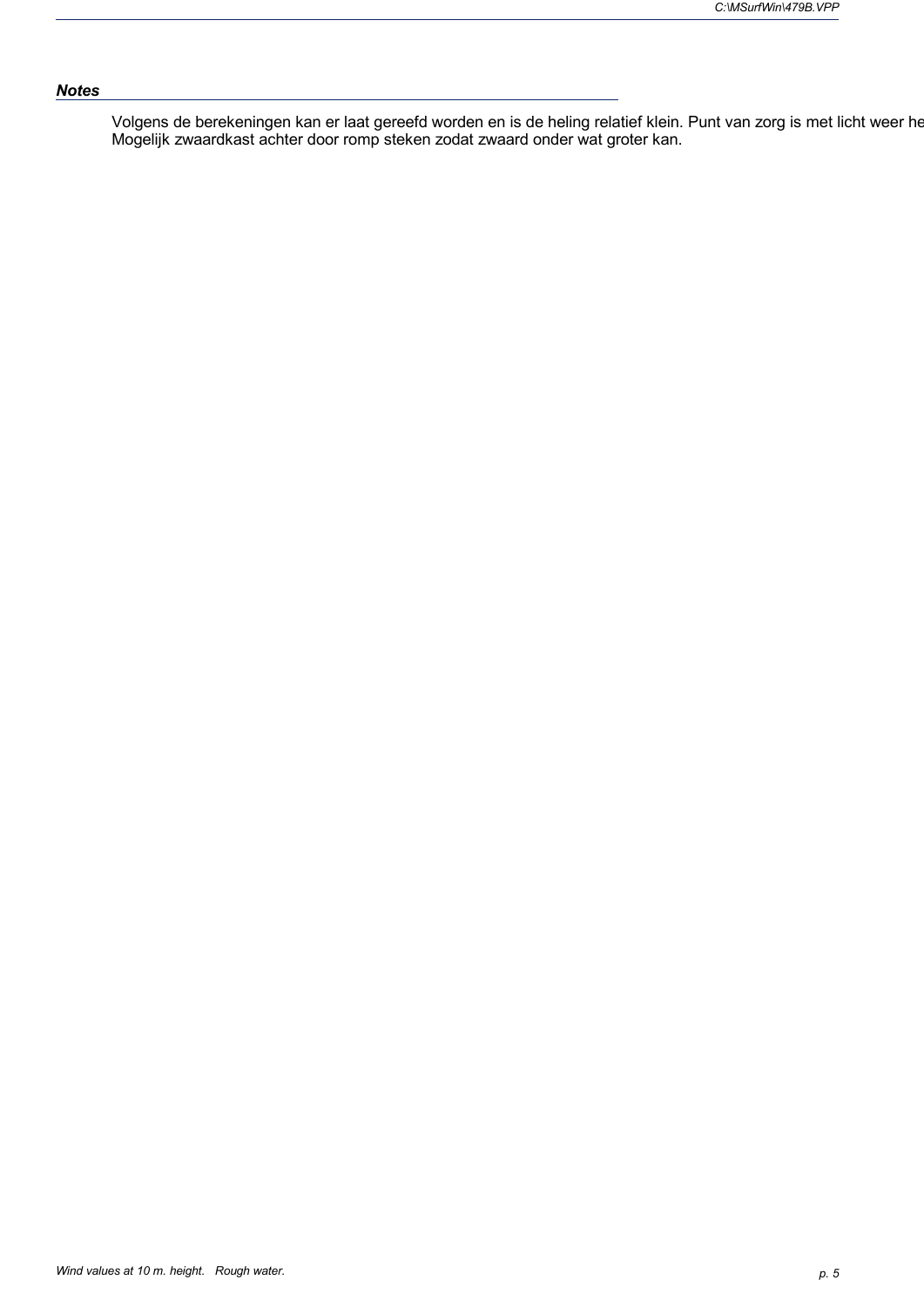| Best Boatspeeds (kt) |       |       |       |                |       |       |       |       |       |       |       |
|----------------------|-------|-------|-------|----------------|-------|-------|-------|-------|-------|-------|-------|
|                      | 4     | 5     | 6     | $\overline{7}$ | 8     | 9     | 10    | 12    | 14    | 16    | 20    |
| 32.0                 | 1.61  | 1.79  | 2.09  | 2.25           | 2.19  | 2.98  | 3.34  | 3.78  | 4.06  | 4.25  | 4.43  |
| 36.0                 | 1.74  | 2.01  | 2.16  | 1.85           | 3.27  | 3.64  | 3.91  | 4.33  | 4.68  | 5.07  | 5.56  |
| 40.0                 | 1.83  | 2.00  | 1.70  | 3.34           | 3.76  | 4.10  | 4.39  | 4.99  | 5.60  | 5.90  | 6.16  |
| 45.0                 | 2.02  | 2.57  | 3.35  | 3.82           | 4.21  | 4.58  | 5.03  | 5.84  | 6.18  | 6.38  | 6.51  |
| 52.0                 | 2.35  | 3.30  | 3.87  | 4.31           | 4.78  | 5.39  | 5.86  | 6.37  | 6.66  | 6.82  | 7.01  |
| 60.0                 | 3.07  | 3.75  | 4.27  | 4.79           | 5.47  | 5.96  | 6.28  | 6.73  | 7.04  | 7.24  | 7.46  |
| 70.0                 | 3.47  | 4.08  | 4.63  | 5.33           | 5.90  | 6.27  | 6.56  | 7.01  | 7.35  | 7.61  | 7.88  |
| 80.0                 | 3.67  | 4.25  | 4.86  | 5.61           | 6.08  | 6.41  | 6.69  | 7.15  | 7.52  | 7.81  | 8.19  |
| 90.0                 | 3.70  | 4.33  | 5.01  | 5.73           | 6.21  | 6.55  | 6.83  | 7.27  | 7.56  | 7.88  | 8.36  |
| 100.0                | 3.77  | 4.39  | 5.10  | 5.81           | 6.26  | 6.60  | 6.89  | 7.38  | 7.73  | 7.96  | 8.38  |
| 110.0                | 3.72  | 4.32  | 4.98  | 5.74           | 6.21  | 6.56  | 6.87  | 7.39  | 7.80  | 8.11  | 8.51  |
| 120.0                | 3.56  | 4.16  | 4.74  | 5.49           | 6.05  | 6.45  | 6.75  | 7.31  | 7.77  | 8.13  | 8.69  |
| 135.0                | 3.19  | 3.79  | 4.31  | 4.86           | 5.53  | 6.04  | 6.41  | 7.01  | 7.51  | 7.92  | 8.58  |
| 150.0                | 2.64  | 3.25  | 3.75  | 4.20           | 4.64  | 5.18  | 5.70  | 6.41  | 6.94  | 7.41  | 8.16  |
| 160.0                | 2.24  | 2.83  | 3.34  | 3.79           | 4.20  | 4.60  | 5.07  | 5.96  | 6.55  | 7.04  | 7.85  |
| 170.0                | 1.99  | 2.56  | 3.06  | 3.50           | 3.90  | 4.27  | 4.65  | 5.53  | 6.22  | 6.73  | 7.57  |
| 180.0                | 1.77  | 2.35  | 2.84  | 3.28           | 3.66  | 4.00  | 4.33  | 5.07  | 5.85  | 6.39  | 7.22  |
| Up.Vs                | 2.44  | 2.99  | 3.41  | 3.77           | 4.14  | 5.03  | 5.46  | 5.80  | 5.97  | 6.08  | 6.23  |
| Up.Bt                | 58.6  | 50.7  | 47.1  | 45.1           | 44.3  | 49.6  | 48.5  | 44.9  | 43.0  | 41.8  | 40.8  |
| Up.Vmg               | 1.27  | 1.89  | 2.32  | 2.66           | 2.96  | 3.26  | 3.62  | 4.10  | 4.36  | 4.53  | 4.72  |
|                      |       |       |       |                |       |       |       |       |       |       |       |
| Dn.Vs                | 2.89  | 3.41  | 3.86  | 4.29           | 5.02  | 5.54  | 5.80  | 6.05  | 6.43  | 6.87  | 7.63  |
| Dn.Bt                | 143.9 | 146.2 | 147.6 | 148.0          | 143.8 | 145.0 | 148.5 | 157.7 | 163.6 | 165.5 | 167.7 |
| Dn.Vmg               | 2.33  | 2.84  | 3.26  | 3.64           | 4.05  | 4.54  | 4.94  | 5.60  | 6.17  | 6.65  | 7.46  |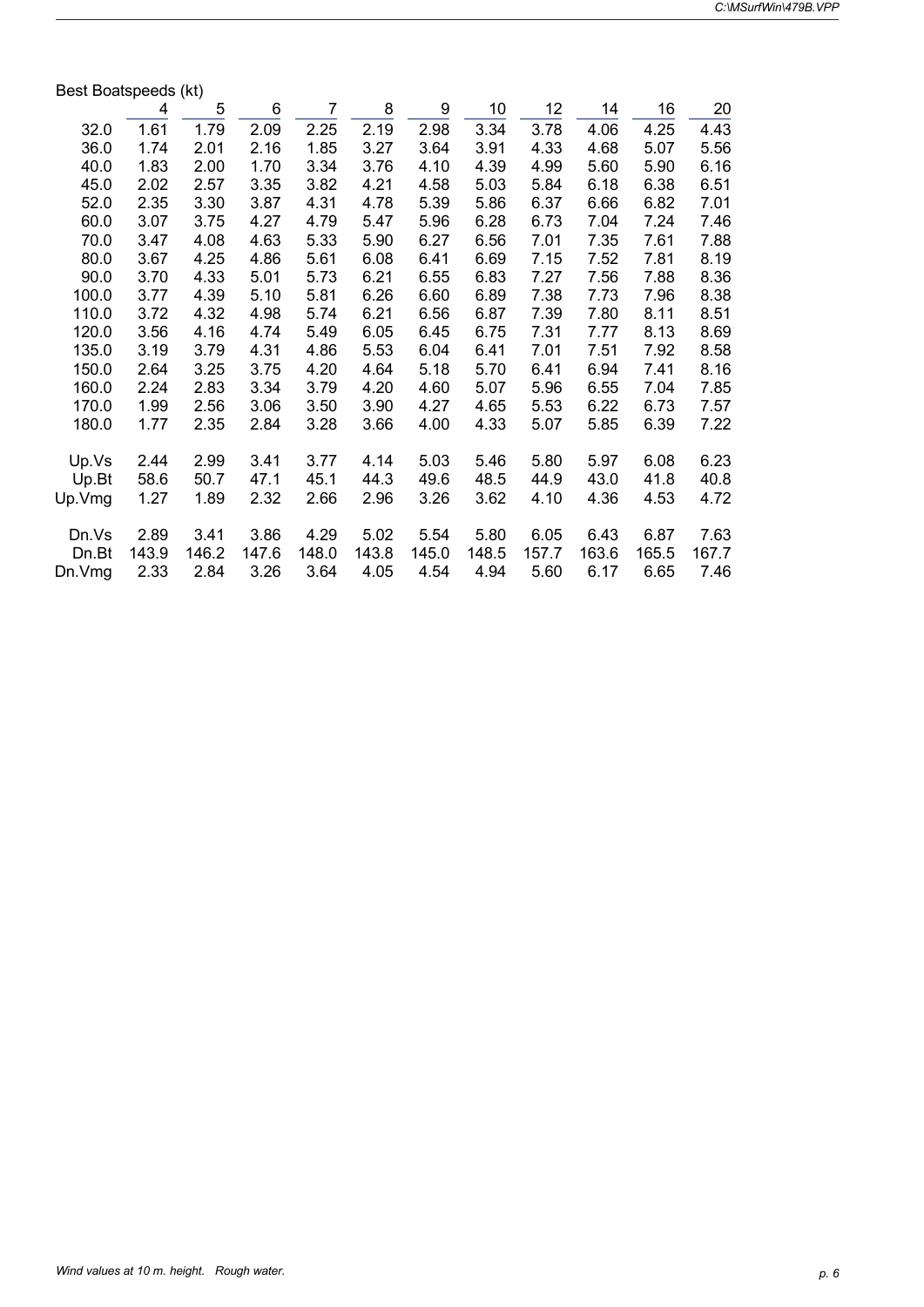| Best Heel Angles (deg) |      |      |      |      |      |      |       |       |       |       |       |
|------------------------|------|------|------|------|------|------|-------|-------|-------|-------|-------|
|                        | 4    | 5    | 6    | 7    | 8    | 9    | 10    | 12    | 14    | 16    | 20    |
| 32.0                   | 1.20 | 1.77 | 2.51 | 3.30 | 4.02 | 6.27 | 7.57  | 9.84  | 11.87 | 13.65 | 16.33 |
| 36.0                   | 1.25 | 1.86 | 2.53 | 2.99 | 5.46 | 6.96 | 8.56  | 11.39 | 13.67 | 15.88 | 19.06 |
| 40.0                   | 1.26 | 1.81 | 2.20 | 4.52 | 5.84 | 7.33 | 8.97  | 13.05 | 15.87 | 17.79 | 20.26 |
| 45.0                   | 1.29 | 2.04 | 3.11 | 4.62 | 6.06 | 7.59 | 9.45  | 13.95 | 17.20 | 18.82 | 20.84 |
| 52.0                   | 1.34 | 2.29 | 3.24 | 4.63 | 6.20 | 7.99 | 9.86  | 13.71 | 18.17 | 20.61 | 21.10 |
| 60.0                   | 1.52 | 2.32 | 3.19 | 4.52 | 6.28 | 7.82 | 9.36  | 12.71 | 16.63 | 21.25 | 21.56 |
| 70.0                   | 1.48 | 2.17 | 2.96 | 4.12 | 5.75 | 6.97 | 8.22  | 10.99 | 14.20 | 17.89 | 22.22 |
| 80.0                   | 1.32 | 1.90 | 2.59 | 3.48 | 4.33 | 5.86 | 6.86  | 9.07  | 11.59 | 14.44 | 21.30 |
| 90.0                   | 1.67 | 2.58 | 3.68 | 5.54 | 7.16 | 8.93 | 10.85 | 15.23 | 9.04  | 11.19 | 16.27 |
| 100.0                  | 1.55 | 2.33 | 3.30 | 4.44 | 6.24 | 7.65 | 9.19  | 12.69 | 16.81 | 21.56 | 12.08 |
| 110.0                  | 1.28 | 1.88 | 2.63 | 3.55 | 4.46 | 6.03 | 7.20  | 9.87  | 12.98 | 16.57 | 22.71 |
| 120.0                  | 0.94 | 1.38 | 1.90 | 2.58 | 3.27 | 3.97 | 5.23  | 7.13  | 9.32  | 11.83 | 17.94 |
| 135.0                  | 0.47 | 0.70 | 0.96 | 1.28 | 1.66 | 2.06 | 2.46  | 3.33  | 4.31  | 6.04  | 8.95  |
| 150.0                  | 0.16 | 0.24 | 0.34 | 0.45 | 0.57 | 0.72 | 0.89  | 1.27  | 1.72  | 2.26  | 3.62  |
| 160.0                  | 0.07 | 0.11 | 0.16 | 0.23 | 0.30 | 0.39 | 0.48  | 0.70  | 0.98  | 1.32  | 2.17  |
| 170.0                  | 0.03 | 0.05 | 0.07 | 0.10 | 0.13 | 0.17 | 0.21  | 0.31  | 0.43  | 0.58  | 0.95  |
| 180.0                  | 0.00 | 0.00 | 0.01 | 0.01 | 0.01 | 0.02 | 0.02  | 0.03  | 0.04  | 0.06  | 0.10  |
| Up                     | 1.41 | 2.39 | 3.47 | 4.66 | 6.03 | 7.77 | 9.71  | 13.89 | 16.78 | 18.23 | 20.41 |
| Dn                     | 0.29 | 0.37 | 0.45 | 0.58 | 1.03 | 1.18 | 1.10  | 0.88  | 0.84  | 0.98  | 1.33  |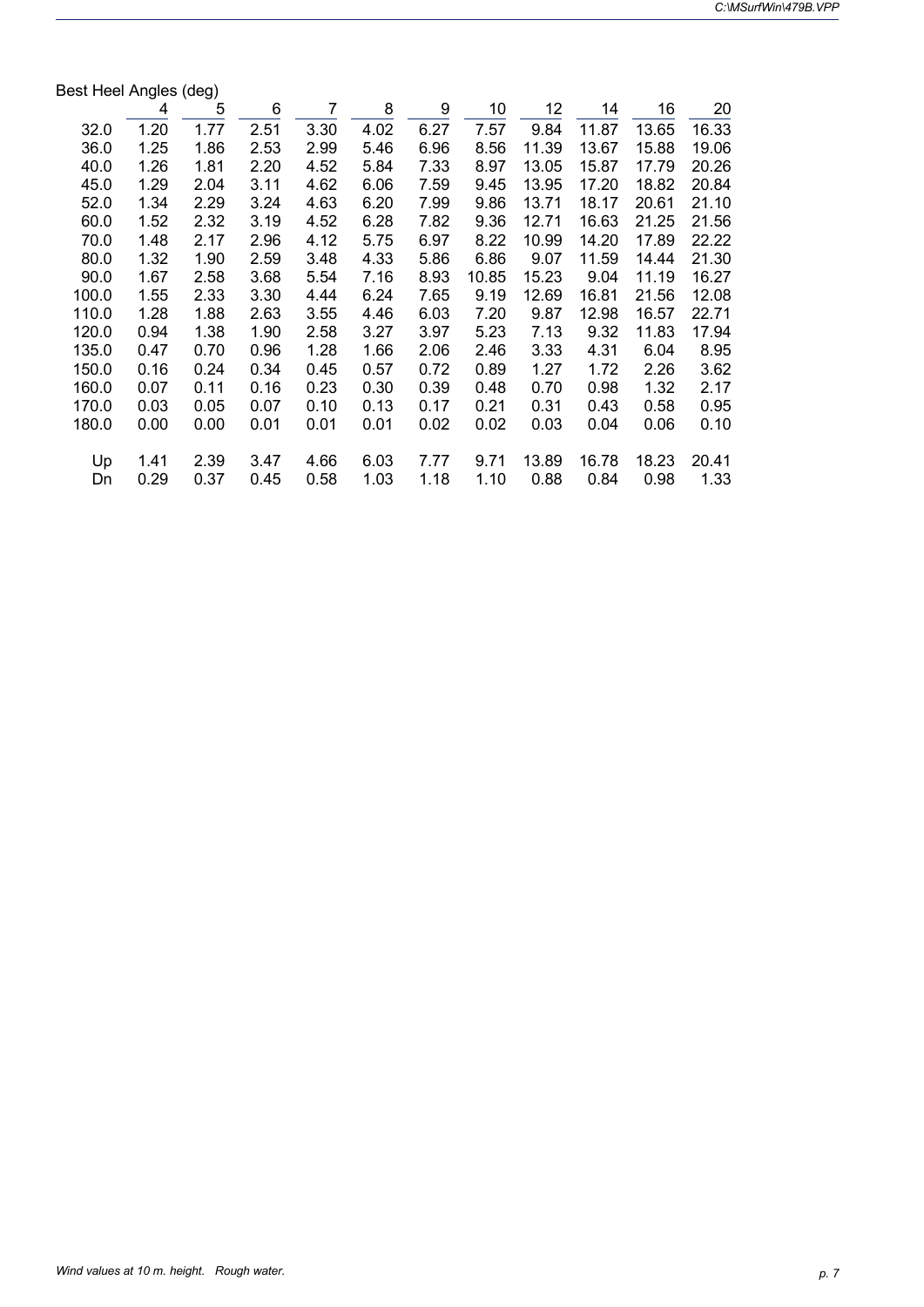| <b>Best Flat</b> |       |       |       |                |       |       |       |       |       |       |       |
|------------------|-------|-------|-------|----------------|-------|-------|-------|-------|-------|-------|-------|
|                  | 4     | 5     | 6     | $\overline{7}$ | 8     | 9     | 10    | 12    | 14    | 16    | 20    |
| 32.0             | 1.000 | 1.000 | 1.000 | 1.000          | 1.000 | 0.993 | 0.958 | 0.872 | 0.787 | 0.705 | 0.561 |
| 36.0             | 1.000 | 1.000 | 1.000 | 1.000          | 1.000 | 1.000 | 1.000 | 0.940 | 0.843 | 0.752 | 0.591 |
| 40.0             | 1.000 | 1.000 | 1.000 | 1.000          | 1.000 | 1.000 | 1.000 | 1.000 | 0.890 | 0.783 | 0.609 |
| 45.0             | 1.000 | 1.000 | 1.000 | 1.000          | 1.000 | 1.000 | 1.000 | 1.000 | 0.932 | 0.819 | 0.758 |
| 52.0             | 1.000 | 1.000 | 1.000 | 1.000          | 1.000 | 1.000 | 1.000 | 1.000 | 1.000 | 0.909 | 0.904 |
| 60.0             | 1.000 | 1.000 | 1.000 | 1.000          | 1.000 | 1.000 | 1.000 | 1.000 | 1.000 | 1.000 | 1.000 |
| 70.0             | 1.000 | 1.000 | 1.000 | 1.000          | 1.000 | 1.000 | 1.000 | 1.000 | 1.000 | 1.000 | 1.000 |
| 80.0             | 1.000 | 1.000 | 1.000 | 1.000          | 1.000 | 1.000 | 1.000 | 1.000 | 1.000 | 1.000 | 1.000 |
| 90.0             | 1.000 | 1.000 | 1.000 | 1.000          | 1.000 | 1.000 | 1.000 | 1.000 | 1.000 | 1.000 | 1.000 |
| 100.0            | 1.000 | 1.000 | 1.000 | 1.000          | 1.000 | 1.000 | 1.000 | 1.000 | 1.000 | 1.000 | 1.000 |
| 110.0            | 1.000 | 1.000 | 1.000 | 1.000          | 1.000 | 1.000 | 1.000 | 1.000 | 1.000 | 1.000 | 1.000 |
| 120.0            | 1.000 | 1.000 | 1.000 | 1.000          | 1.000 | 1.000 | 1.000 | 1.000 | 1.000 | 1.000 | 1.000 |
| 135.0            | 1.000 | 1.000 | 1.000 | 1.000          | 1.000 | 1.000 | 1.000 | 1.000 | 1.000 | 1.000 | 1.000 |
| 150.0            | 1.000 | 1.000 | 1.000 | 1.000          | 1.000 | 1.000 | 1.000 | 1.000 | 1.000 | 1.000 | 1.000 |
| 160.0            | 1.000 | 1.000 | 1.000 | 1.000          | 1.000 | 1.000 | 1.000 | 1.000 | 1.000 | 1.000 | 1.000 |
| 170.0            | 1.000 | 1.000 | 1.000 | 1.000          | 1.000 | 1.000 | 1.000 | 1.000 | 1.000 | 1.000 | 1.000 |
| 180.0            | 1.000 | 1.000 | 1.000 | 1.000          | 1.000 | 1.000 | 1.000 | 1.000 | 1.000 | 1.000 | 1.000 |
|                  |       |       |       |                |       |       |       |       |       |       |       |
| Up               | 1.000 | 1.000 | 1.000 | 1.000          | 1.000 | 1.000 | 1.000 | 1.000 | 0.917 | 0.797 | 0.613 |
| Dn               | 1.000 | 1.000 | 1.000 | 1.000          | 1.000 | 1.000 | 1.000 | 1.000 | 1.000 | 1.000 | 1.000 |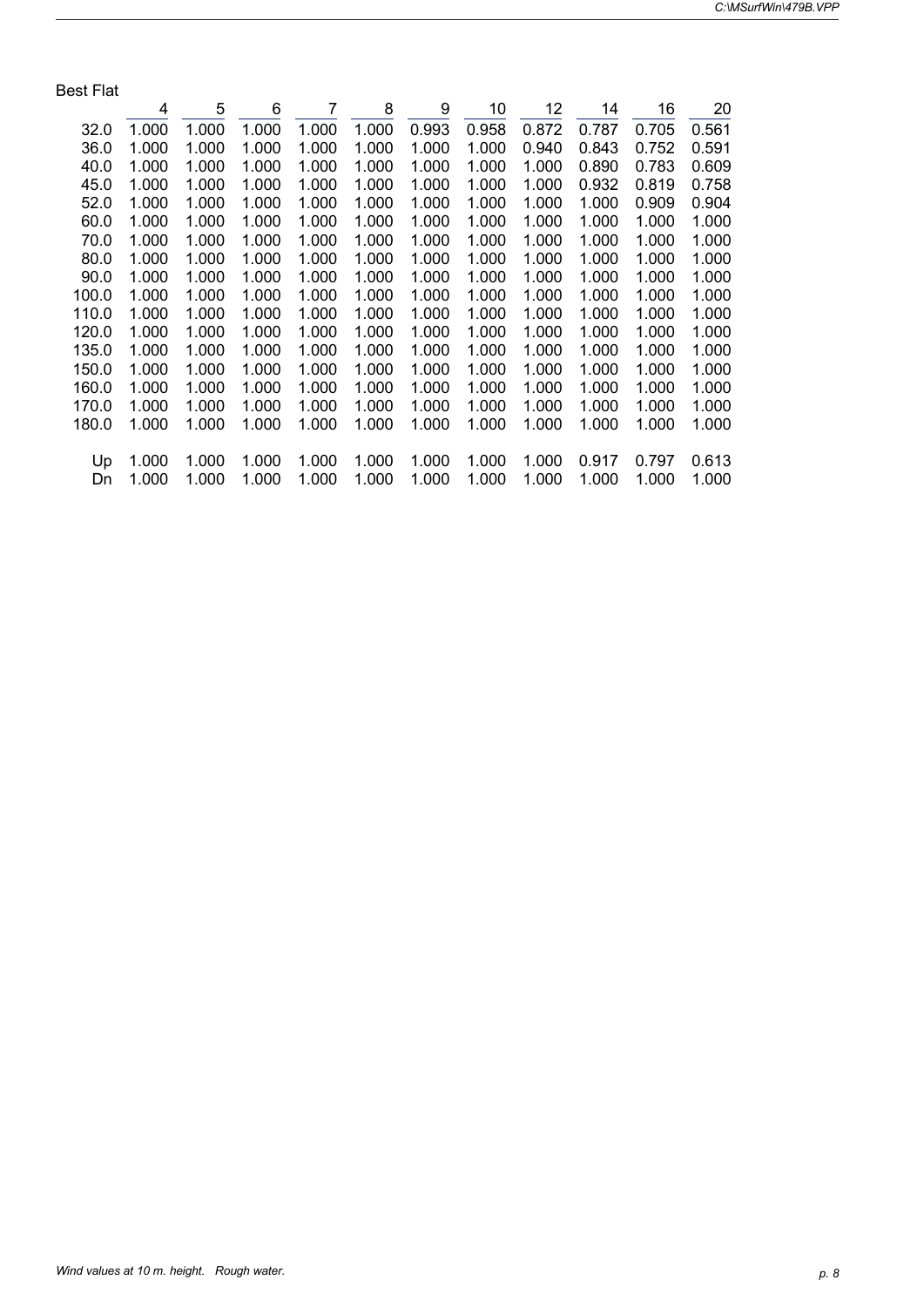| <b>Best Reef or Twist</b> |       |       |       |       |       |       |       |       |       |       |       |
|---------------------------|-------|-------|-------|-------|-------|-------|-------|-------|-------|-------|-------|
|                           | 4     | 5     | 6     | 7     | 8     | 9     | 10    | 12    | 14    | 16    | 20    |
| 32.0                      | 1.000 | 1.000 | 1.000 | 1.000 | 1.000 | 1.000 | 1.000 | 1.000 | 1.000 | 1.000 | 1.000 |
| 36.0                      | 1.000 | 1.000 | 1.000 | 1.000 | 1.000 | 1.000 | 1.000 | 1.000 | 1.000 | 1.000 | 1.000 |
| 40.0                      | 1.000 | 1.000 | 1.000 | 1.000 | 1.000 | 1.000 | 1.000 | 1.000 | 1.000 | 1.000 | 1.000 |
| 45.0                      | 1.000 | 1.000 | 1.000 | 1.000 | 1.000 | 1.000 | 1.000 | 1.000 | 1.000 | 1.000 | 0.931 |
| 52.0                      | 1.000 | 1.000 | 1.000 | 1.000 | 1.000 | 1.000 | 1.000 | 1.000 | 1.000 | 1.000 | 0.888 |
| 60.0                      | 1.000 | 1.000 | 1.000 | 1.000 | 1.000 | 1.000 | 1.000 | 1.000 | 1.000 | 1.000 | 0.885 |
| 70.0                      | 1.000 | 1.000 | 1.000 | 1.000 | 1.000 | 1.000 | 1.000 | 1.000 | 1.000 | 1.000 | 0.944 |
| 80.0                      | 1.000 | 1.000 | 1.000 | 1.000 | 1.000 | 1.000 | 1.000 | 1.000 | 1.000 | 1.000 | 1.000 |
| 90.0                      | 1.000 | 1.000 | 1.000 | 1.000 | 1.000 | 1.000 | 1.000 | 1.000 | 1.000 | 1.000 | 1.000 |
| 100.0                     | 1.000 | 1.000 | 1.000 | 1.000 | 1.000 | 1.000 | 1.000 | 1.000 | 1.000 | 1.000 | 1.000 |
| 110.0                     | 1.000 | 1.000 | 1.000 | 1.000 | 1.000 | 1.000 | 1.000 | 1.000 | 1.000 | 1.000 | 0.966 |
| 120.0                     | 1.000 | 1.000 | 1.000 | 1.000 | 1.000 | 1.000 | 1.000 | 1.000 | 1.000 | 1.000 | 1.000 |
| 135.0                     | 1.000 | 1.000 | 1.000 | 1.000 | 1.000 | 1.000 | 1.000 | 1.000 | 1.000 | 1.000 | 1.000 |
| 150.0                     | 1.000 | 1.000 | 1.000 | 1.000 | 1.000 | 1.000 | 1.000 | 1.000 | 1.000 | 1.000 | 1.000 |
| 160.0                     | 1.000 | 1.000 | 1.000 | 1.000 | 1.000 | 1.000 | 1.000 | 1.000 | 1.000 | 1.000 | 1.000 |
| 170.0                     | 1.000 | 1.000 | 1.000 | 1.000 | 1.000 | 1.000 | 1.000 | 1.000 | 1.000 | 1.000 | 1.000 |
| 180.0                     | 1.000 | 1.000 | 1.000 | 1.000 | 1.000 | 1.000 | 1.000 | 1.000 | 1.000 | 1.000 | 1.000 |
| Up                        | 1.000 | 1.000 | 1.000 | 1.000 | 1.000 | 1.000 | 1.000 | 1.000 | 1.000 | 1.000 | 1.000 |
| Dn                        | 1.000 | 1.000 | 1.000 | 1.000 | 1.000 | 1.000 | 1.000 | 1.000 | 1.000 | 1.000 | 1.000 |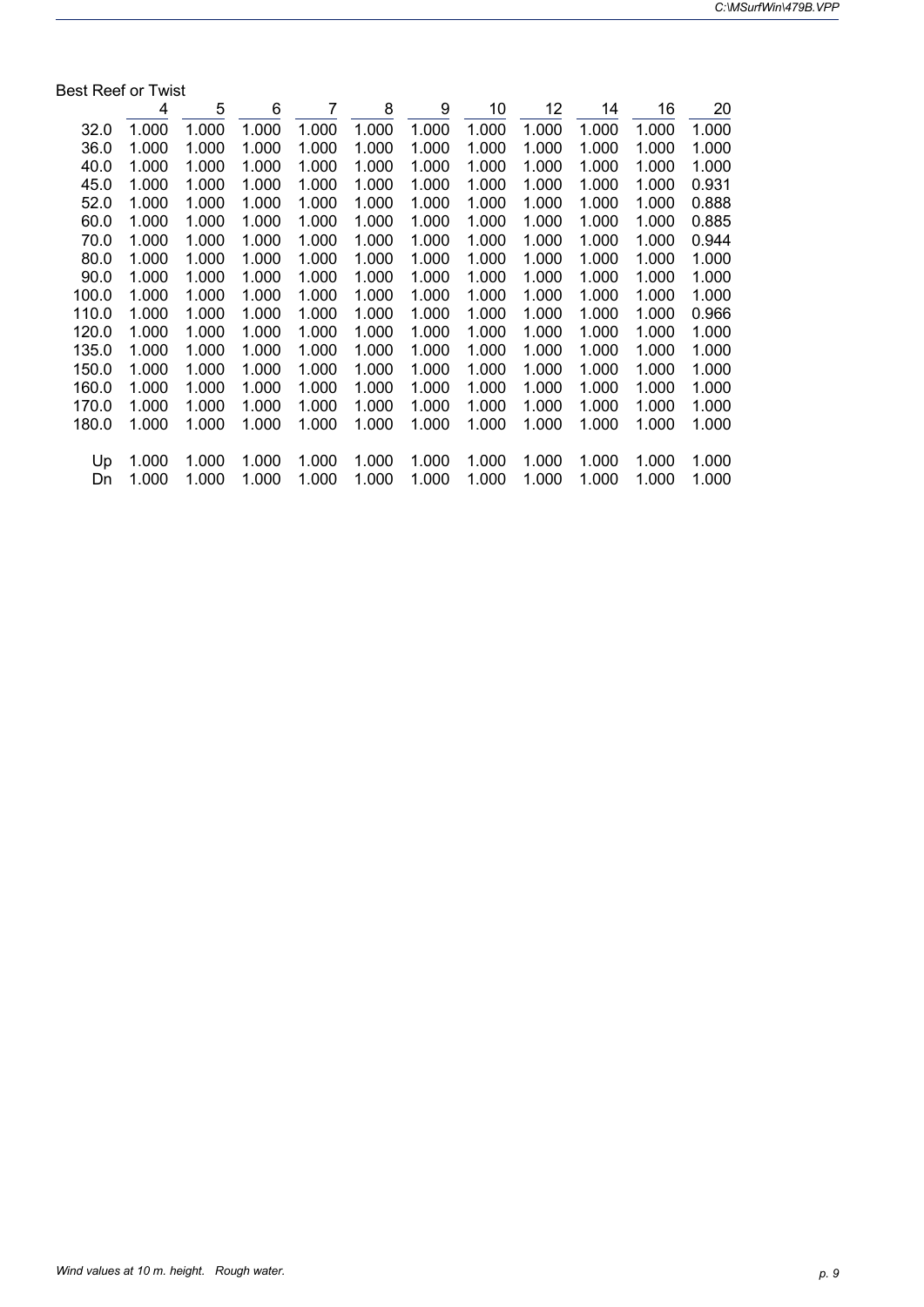| <b>Best Leeway</b> |      |      |      |                |      |      |      |      |      |      |      |
|--------------------|------|------|------|----------------|------|------|------|------|------|------|------|
|                    | 4    | 5    | 6    | $\overline{7}$ | 8    | 9    | 10   | 12   | 14   | 16   | 20   |
| 32.0               | 4.08 | 4.88 | 5.05 | 5.73           | 7.41 | 5.77 | 5.57 | 5.73 | 6.11 | 6.57 | 7.65 |
| 36.0               | 3.63 | 4.08 | 4.80 | 7.76           | 4.18 | 4.31 | 4.60 | 5.11 | 5.40 | 5.54 | 5.95 |
| 40.0               | 3.32 | 4.05 | 6.79 | 3.27           | 3.38 | 3.60 | 3.87 | 4.46 | 4.51 | 4.73 | 5.30 |
| 45.0               | 2.82 | 2.76 | 2.47 | 2.65           | 2.82 | 3.00 | 3.12 | 3.54 | 4.10 | 4.38 | 5.19 |
| 52.0               | 2.18 | 1.89 | 1.94 | 2.14           | 2.26 | 2.29 | 2.42 | 2.94 | 3.81 | 4.37 | 4.74 |
| 60.0               | 1.46 | 1.50 | 1.58 | 1.72           | 1.75 | 1.85 | 2.01 | 2.44 | 3.07 | 4.07 | 4.35 |
| 70.0               | 1.12 | 1.19 | 1.26 | 1.33           | 1.39 | 1.50 | 1.63 | 1.95 | 2.36 | 2.94 | 3.95 |
| 80.0               | 0.90 | 0.97 | 1.02 | 1.03           | 1.13 | 1.22 | 1.32 | 1.55 | 1.83 | 2.18 | 3.32 |
| 90.0               | 0.93 | 1.05 | 1.11 | 1.20           | 1.33 | 1.50 | 1.70 | 2.20 | 1.42 | 1.64 | 2.26 |
| 100.0              | 0.83 | 0.92 | 0.97 | 1.04           | 1.14 | 1.27 | 1.41 | 1.74 | 2.22 | 2.95 | 1.63 |
| 110.0              | 0.71 | 0.78 | 0.82 | 0.83           | 0.92 | 1.01 | 1.11 | 1.33 | 1.61 | 1.99 | 2.91 |
| 120.0              | 0.57 | 0.62 | 0.66 | 0.66           | 0.69 | 0.74 | 0.84 | 0.98 | 1.15 | 1.35 | 1.96 |
| 135.0              | 0.36 | 0.38 | 0.41 | 0.43           | 0.43 | 0.45 | 0.48 | 0.54 | 0.64 | 0.73 | 0.94 |
| 150.0              | 0.18 | 0.19 | 0.20 | 0.21           | 0.22 | 0.22 | 0.23 | 0.26 | 0.30 | 0.35 | 0.46 |
| 160.0              | 0.12 | 0.12 | 0.12 | 0.13           | 0.14 | 0.15 | 0.16 | 0.16 | 0.19 | 0.22 | 0.30 |
| 170.0              | 0.07 | 0.06 | 0.06 | 0.07           | 0.07 | 0.08 | 0.08 | 0.08 | 0.09 | 0.11 | 0.14 |
| 180.0              | 0.01 | 0.01 | 0.00 | 0.01           | 0.01 | 0.01 | 0.01 | 0.01 | 0.01 | 0.01 | 0.01 |
|                    |      |      |      |                |      |      |      |      |      |      |      |
| Up                 | 1.95 | 2.20 | 2.44 | 2.69           | 2.89 | 2.55 | 2.73 | 3.57 | 4.25 | 4.60 | 5.25 |
| Dn                 | 0.25 | 0.23 | 0.23 | 0.24           | 0.30 | 0.29 | 0.25 | 0.18 | 0.16 | 0.16 | 0.18 |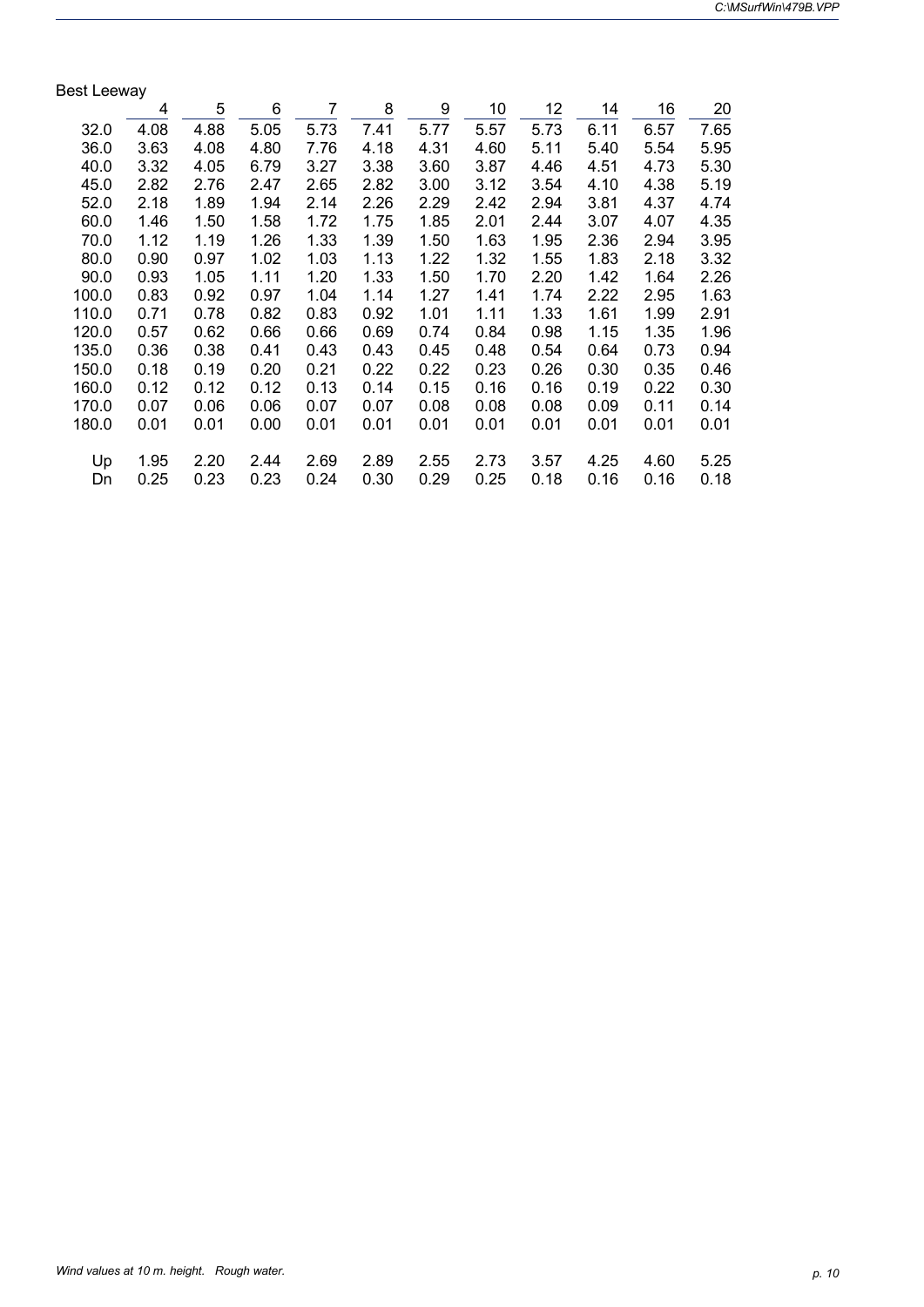| <b>Best SailSet</b> |    |    |    |                |    |    |    |    |    |    |    |
|---------------------|----|----|----|----------------|----|----|----|----|----|----|----|
|                     | 4  | 5  | 6  | $\overline{7}$ | 8  | 9  | 10 | 12 | 14 | 16 | 20 |
| 32.0                | Up | Up | Up | Up             | Up | Up | Up | Up | Up | Up | Up |
| 36.0                | Up | Up | Up | Up             | Up | Up | Up | Up | Up | Up | Up |
| 40.0                | Up | Up | Up | Up             | Up | Up | Up | Up | Up | Up | Up |
| 45.0                | Up | Up | Up | Up             | Up | Up | Up | Up | Up | Up | Up |
| 52.0                | Up | Up | Up | Up             | Up | Up | Up | Up | Up | Up | Up |
| 60.0                | Up | Up | Up | Up             | Up | Up | Up | Up | Up | Up | Up |
| 70.0                | Up | Up | Up | Up             | Up | Up | Up | Up | Up | Up | Up |
| 80.0                | Up | Up | Up | Up             | Up | Up | Up | Up | Up | Up | Up |
| 90.0                | Dn | Dn | Dn | Dn             | Dn | Dn | Dn | Dn | Up | Up | Up |
| 100.0               | Dn | Dn | Dn | Dn             | Dn | Dn | Dn | Dn | Dn | Dn | Up |
| 110.0               | Dn | Dn | Dn | Dn             | Dn | Dn | Dn | Dn | Dn | Dn | Dn |
| 120.0               | Dn | Dn | Dn | Dn             | Dn | Dn | Dn | Dn | Dn | Dn | Dn |
| 135.0               | Dn | Dn | Dn | Dn             | Dn | Dn | Dn | Dn | Dn | Dn | Dn |
| 150.0               | Dn | Dn | Dn | Dn             | Dn | Dn | Dn | Dn | Dn | Dn | Dn |
| 160.0               | Dn | Dn | Dn | Dn             | Dn | Dn | Dn | Dn | Dn | Dn | Dn |
| 170.0               | Dn | Dn | Dn | Dn             | Dn | Dn | Dn | Dn | Dn | Dn | Dn |
| 180.0               | Dn | Dn | Dn | Dn             | Dn | Dn | Dn | Dn | Dn | Dn | Dn |
| Up                  | Up | Up | Up | Up             | Up | Up | Up | Up | Up | Up | Up |
| Dn                  | Dn | Dn | Dn | Dn             | Dn | Dn | Dn | Dn | Dn | Dn | Dn |